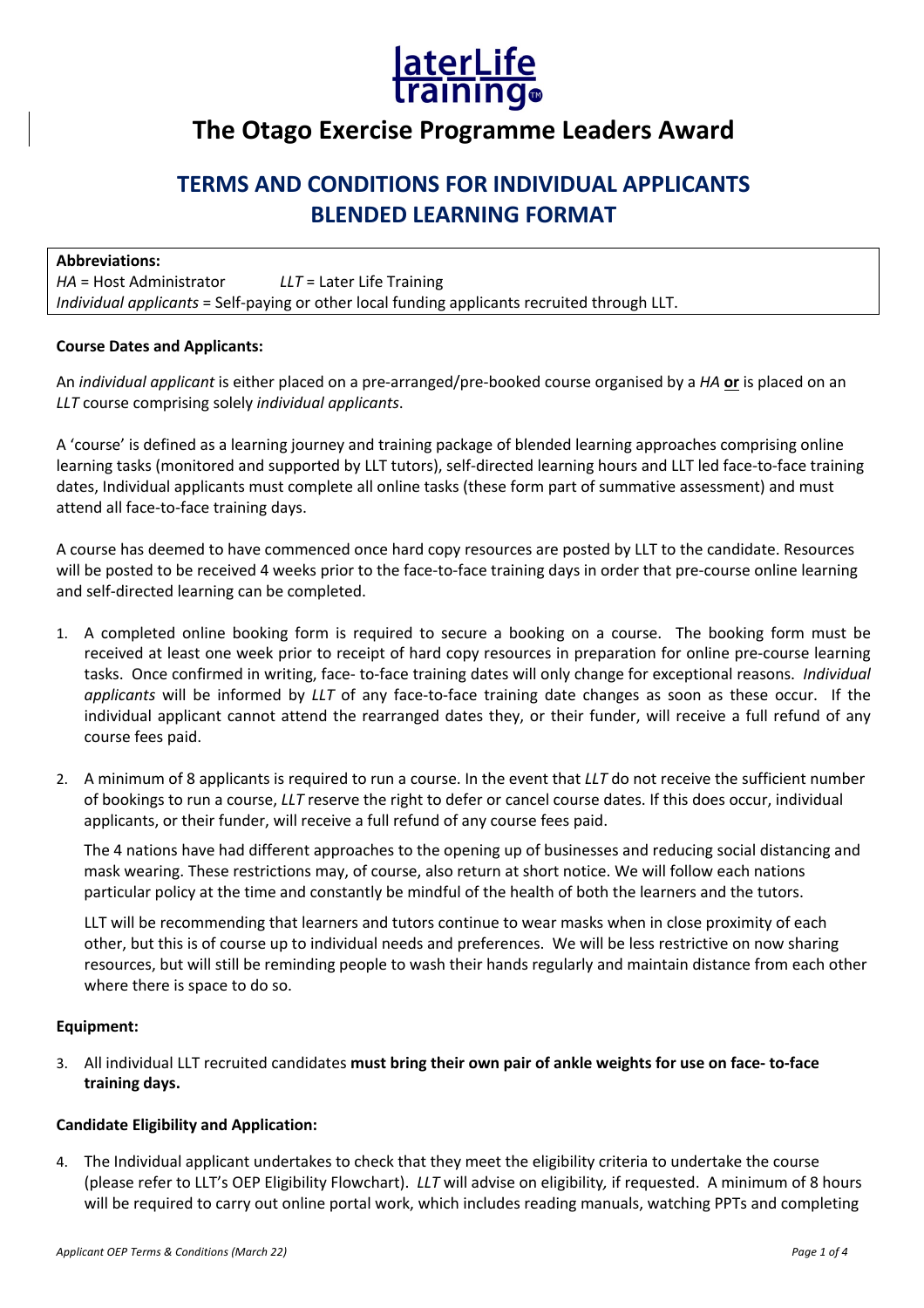online tasks. Additional self-directed learning hours will be required for practical rehearsal and written worksheets (part of summative assessment).

- 5. The individual applicant must ensure that they are able to meet the requirements of the blended learning approach with regard to access to suitable internet connections and software requirements. The minimum browser version that can be used is: Google Chrome (30+), Mozilla Firefox (25+), Safari 6 and Microsoft Edge – **please note that we don't recommend using Internet Explorer.**
- 6. The Individual applicant undertakes to check that they have appropriate insurance in order to implement the qualification they are working towards. LLT advise that all candidates contact their respective insurance provider to ensure cover will be provided on successful completion of the qualification. This is particularly important for REPs registered exercise instructors holding insurance with REPs.
- 7. *LLT* will offer support to candidates with individual learning needs and/or medical conditions. It is the candidate's responsibility to inform *LLT* of any individual needs on their booking form so that appropriate support, **within reason**, can be provided. For any learning needs, a professional report **must** be submitted with the booking form.
- 8. The Individual applicant is responsible for providing LLT with a completed booking form at least **one** week before the course commences (5 weeks prior to face-to-face training days). Insufficient notice of the Individual applicant's details **will** result in late arrival of portal login details which will delay the start of pre-course work (refer to point 9 below).
- 9. *LLT* will not send any further course correspondence, other than the course manual and portal login details, both of which are required for completion of pre-course online tasks. The course manual will be posted, and the portal login details emailed, to the candidate 4 weeks prior to day 1 of the face-to-face training date (subject to payment being received). Full course details can be found on the relevant course events page of the LLT Website.
- 10. **Substitution** of *individual applicants* is permitted up to 2 weeks before the first course face to face day but it is the responsibility of the *individual applicant* to re-allocate any received hard copy resources to the substitute applicant. Portal passwords **MUST NOT** be passed onto any other individual, LLT will re-issue. It is also the *individual applicant's* responsibility to advise *LLT* of the substitute applicant's name and contact details. *LLT* **cannot** take responsibility for late arrival of the course manual or portal login details to the new *individual applicant* if the substitution is within four weeks of the first face to face course day. **Substitutions are not permitted if the online work has already been started.**

### **Fees, Cancellation, Deferral and Referral:**

- 11. The full course comprises; online learning tasks and 3 face-to-face days including practical skills assessment, of which all course days **must be** attended by all candidates. Online tasks comprise a mix of narrated presentations, videos and quizzes/learning checks. LLT tutors will monitor and support completion of these tasks. Timelines for completion will be set and must be adhered to. Please note that completion of all online tasks is mandatory and form part of the assessment requirements. Full completion of the OEP Leader Award will not be gained unless all guided learning hours and tasks are completed in a timely manner. To further support timely completion of the award, there is an option to submit practical assessments recordings/videos via WeTransfer (to be discussed at time of booking).
- 12. The full course cost includes all administration, access to the Otago training portal (access will expire on course completion), manuals, resources, course assessments and certification. **They do not cover any travel, subsistence or accommodation costs for** *individual applicants***. All individual applicants must inform** *LLT* **at time of booking if their funder is part of a SHARED BUSINESS SERVICE and supply a Purchase Order number.**
- 13. The Individual Applicant will ensure a non-refundable deposit of £50 is paid at the time of booking a place on a course/event.
- 14. *LLT* will then issue a balance invoice to the individual applicant booked onto the course or their funder. Payments **must** be received by *LLT* at least four weeks prior to course commencement. If payment is not received by this time, *LLT* reserve the right to withhold the course manual and portal login details, both of which are required to complete the necessary pre-course online tasks (see point 9).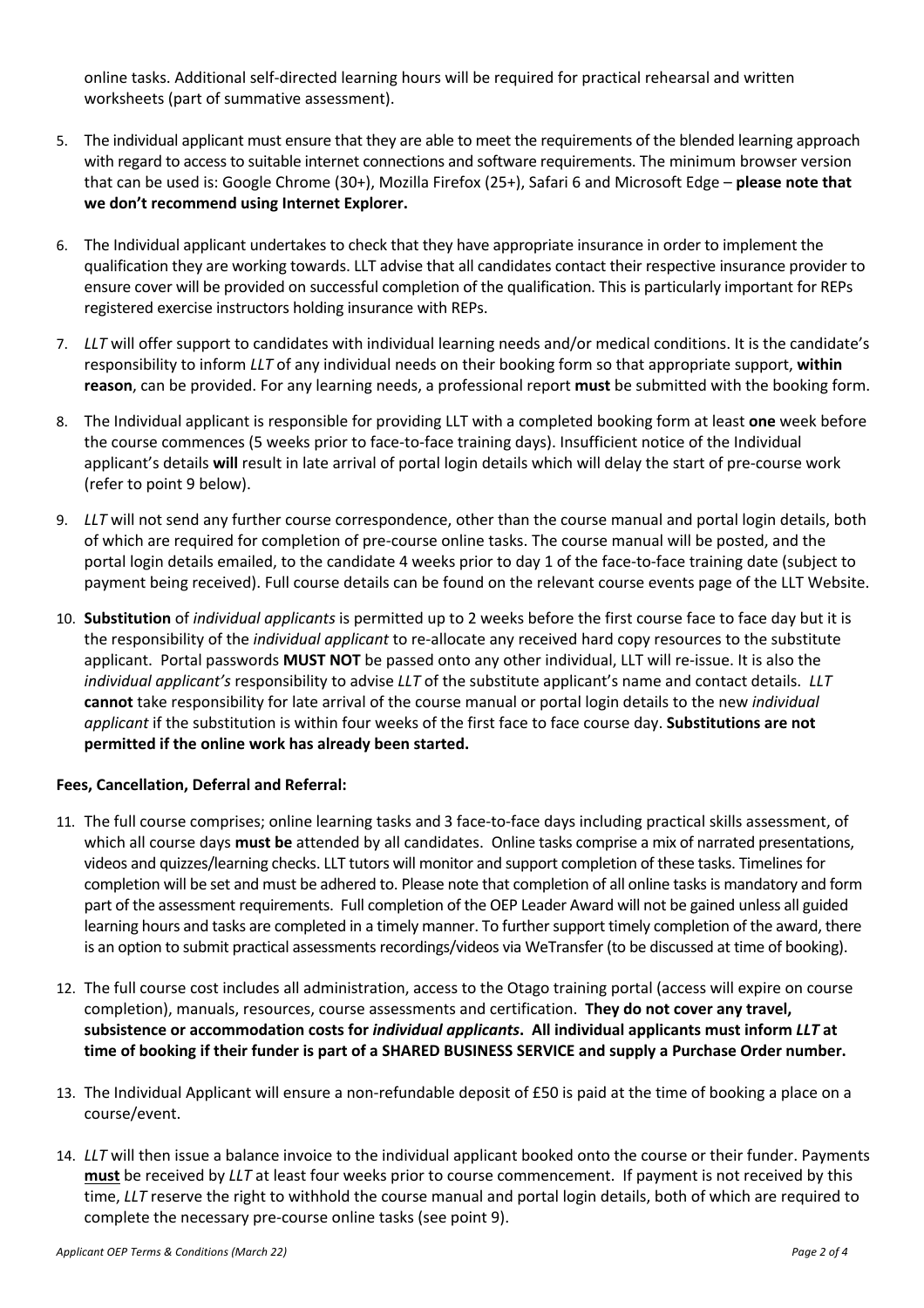- 15. **Cancellation** of a course booking by an individual applicant will incur a cost, which will be on a sliding scale. Cancellation with more than 2 months' notice from course commencement will incur an administration charge of £50. Cancellation with between 1 month and 2 months' notice from course commencement will incur an administration charge of £75. Cancellation with between 2 weeks and 1 months' notice from course commencement will incur an administration charge of £100. Cancellation with less than 2 weeks' notice from course commencement will result in the **full course fee** being paid. **Online portal access will be cancelled at the time of cancellation.** Cancellation, at any time prior to course commencement, for medical reasons by an *individual applicant* will be accepted only with a signed MED 3 Certificate and a refund made less an administration charge of **£50.** Medical certificates **must** be received by the LLT Office **before** the course starts. Backdated Medical Certificates, letters or notes that do not confirm that the named person was examined will not be accepted. Cancellation after course commencement (online enrolment) will result in the full course fee being paid.
- 16. Force Majeure Neither Party shall be liable for any breach of this Agreement resulting from that Party being prevented, hindered or delayed from observing or performing its obligations hereunder by an act beyond its reasonable control. The Party affected will as soon as reasonably possible give notice to the other Party of the occurrence of such event. Where a Force Majeure event prevents the attendance at a course, or the running of a course, the Parties agree to delay the booking until circumstances permit.
- 17. **Deferral During the Course** once a course has commenced, if candidates wish to defer the remainder of the course there will be an administration charge of **£100**, **irrespective of reason.** If Candidates wish to defer just the course assessments (**irrespective of reason**), the deferred assessment costs are £25 for Practical Session Plan, £50 for Practical Teaching Session and £25 for a set of Worksheets. **No refunds** will be given if course assessments are not taken. An invoice for deferral costs will be sent to the *Individual* or to their *Funder*, as appropriate, as soon as course and dates are agreed and must be paid **before** the assessment dates. Non-attendance at the arranged re-assessment will still be charged, unless for medical reasons which will be subject to the same Med 3 Certificate requirements as covered in item 15 above.
- 18. **Assessment Referral**  A referral of any part of the assessment will result in a re-assessment, which cannot be retaken on the same day as the referral decision. The re-assessment costs are £25 for a referred Practical Session Plan (where Practical teaching was passed), £50 for a referred Practical Teaching Session and £25 for a referred set of Worksheets. A maximum of **three** referrals on an assessment are permitted before having to re-take the course at full course cost. An invoice for referrals costs will be sent to the *Individual* or to their *Funder*, as appropriate, as soon as course and dates are agreed and must be paid **before** the re-assessment dates. Nonattendance at the arranged re-assessment will still be charged, unless for medical reasons which will be subject to the same Med 3 Certificate requirements as covered in item 15 above.
- 19. **Deferrals** and **Referrals** must be taken within **twelve** months of the **original** assessment date. **However, in order to support learning LLT recommend that candidates do not allow this amount of time to elapse.** For courses paid for by employer/other organisation they may stipulate deadlines for completion in line with project/service requirements. Candidates requiring to re-sit practical assessment are strongly urged to attend an assessment day of another course as scheduled by LLT on their existing course programme, or in the case of re-sit consider remote assessment. These could be anywhere in the country and dates variable. In the event that the candidate requests a dedicated re-assessment as organised by them at their workplace/venue, LLT will charge additional assessor expenses for travel and accommodation and assessor fees to be negotiated by LLT and the host/candidate. LLT cannot guarantee that future courses will be run in any one specific area. It is the Candidate's responsibility to book their referral/deferral dates within this period. All course dates and venues can be found on the LLT website – www.laterlifetraining.co.uk . If deferrals or referrals are not taken within twelve months of the original assessment date an **Attendance Certificate** will be issued. Once an Attendance Certificate is issued the individual cannot sit assessments at a future course without re-taking the full course at full course cost.
- 20. *LLT* will issue a **Qualification Certificate** to successful candidates within **four** weeks of assessment. *LLT* will issue an **Attendance Certificate,** within **four** weeks of the end of the course, to all candidates who attended at least 1 full day of the course but did not wish to complete the assessments. Once an Attendance Certificate is issued the individual cannot sit assessments at a future course without re-taking the full course at full course cost.